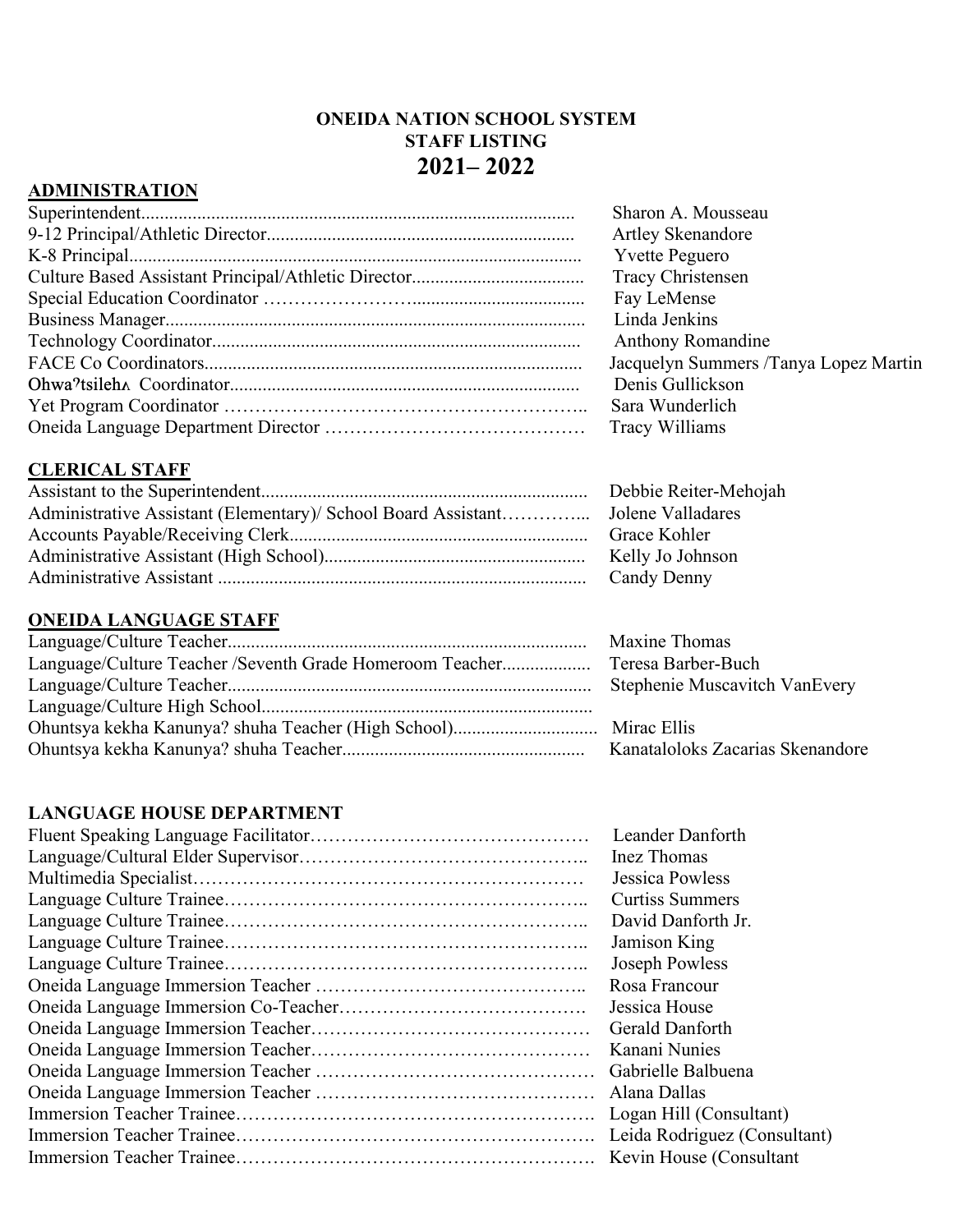# **K-5 TEACHING STAFF**

| Michaela Johnson          |
|---------------------------|
| Sarah Williamson          |
| Heidi King                |
| Jesse Lawe                |
| Kyra John                 |
| <b>Shelly Rae Stevens</b> |
| Morgan Clark              |
| Brenda Valley             |
| Tammy DeBauch             |
| <b>Shara Summers</b>      |
| Jennifer Tenor            |
| Antoinette Osterberg      |
| Keta Quiver               |
| George Wood               |
| Kim Reiter-Summers        |

### **MIDDLE SCHOOL STAFF**

| Melissa Kohn      |
|-------------------|
| Kathleen Pludeman |
| Amber Sticka      |
| Gordon House      |
| Linda Schuyler    |

# **HIGH SCHOOL STAFF**

Jeanne Lillich VACANT – posted VACANT – posted Gregory Holder. Carol Johnson Charles Siegel Jessica Kachur Chelsea Wood

# **YET STAFF**

|--|

# **K-12 STAFF**

| Maria Bergemann   |
|-------------------|
| Cynthia Thomas    |
| Pamela Hansen     |
| Barb Kolitsch     |
| Todd Mueske       |
| $VACANT - posted$ |

# **RESOURCE ROOM**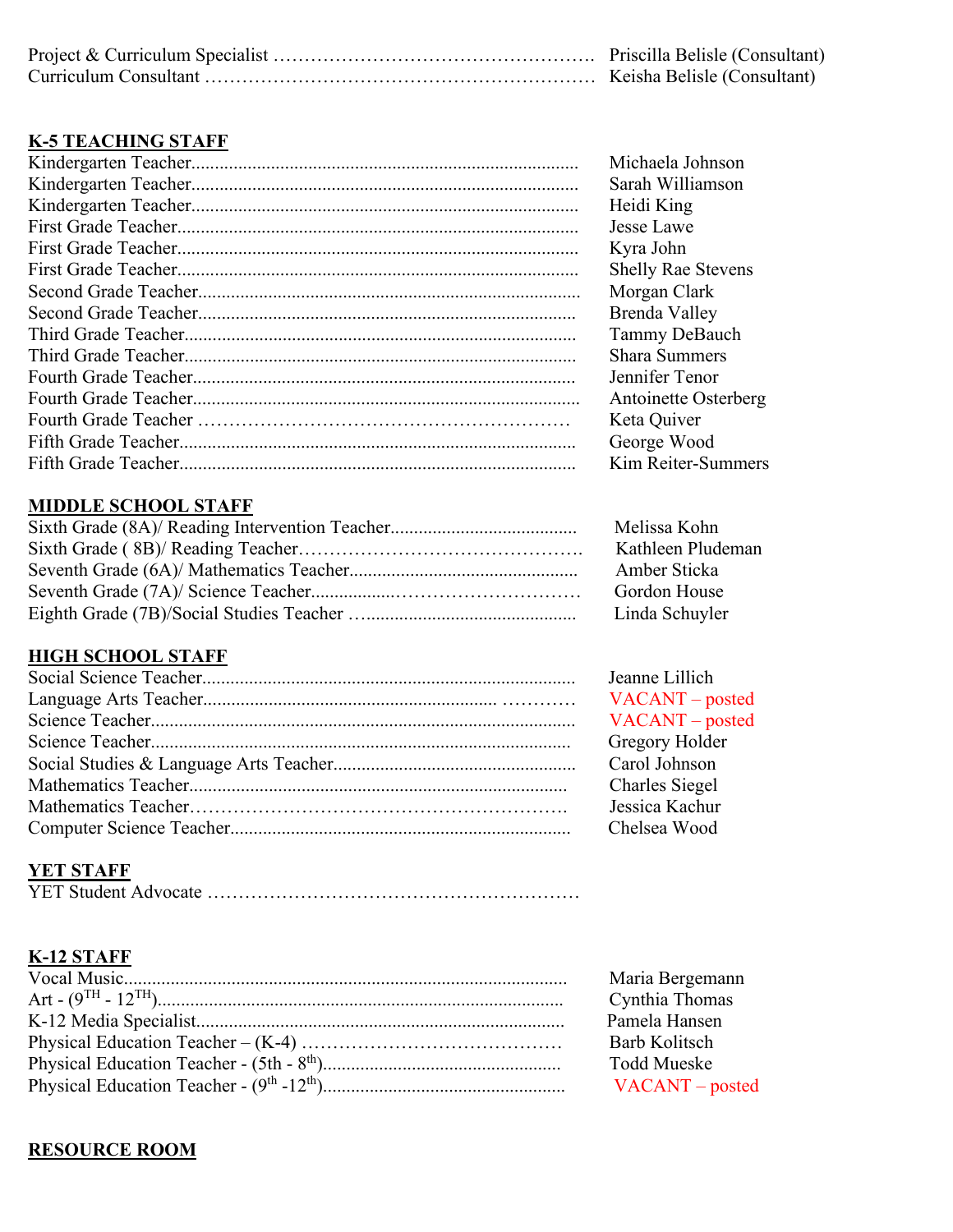| K     |
|-------|
| Jc    |
| $T_1$ |

RTI Reading ............ (3 – 5 Reading 50% Time)....................................... Kathleen Cornelius bylyn Cornelius ressa Verber

### **SPECIAL EDUCATION**

Cinthia Dziaduch Victoria Shier Mary Wengrzyn Christian Warrington Glenn Schachtner VACANT - Posted

Jeff Martens. Nicole Behnke Missy Plutz & Stephanie Bushman (Consultants)<br>Rita Schmitt

# **STUDENT SERVICES**

Stacy Lewis Heidi Mathey VACANT – posted Roy Red Hail Mercedes Drew Nicole Herlache Tiesha Jordan VACANT - Posted Eddie Metoxen

# **FACE PROGRAM**

| Alicia Summers |
|----------------|
| Emilie Jordan  |
|                |
| Sarah Riley    |

### **CO-TEACHER'S**

|                                         | DeAnna Stevens          |
|-----------------------------------------|-------------------------|
|                                         | Thomas Pivovar          |
|                                         | Heather Kolodziej       |
|                                         | <b>Richard Lambert</b>  |
| Co-Teacher  (Oneida Language & Culture) | Gwendolyn Christjohn    |
|                                         | <b>Kristy Cornelius</b> |
|                                         | Amy Stevens             |
|                                         | Peggy Crabb             |
|                                         | Nicholas Schmoll        |

#### **FOOD SERVICE**